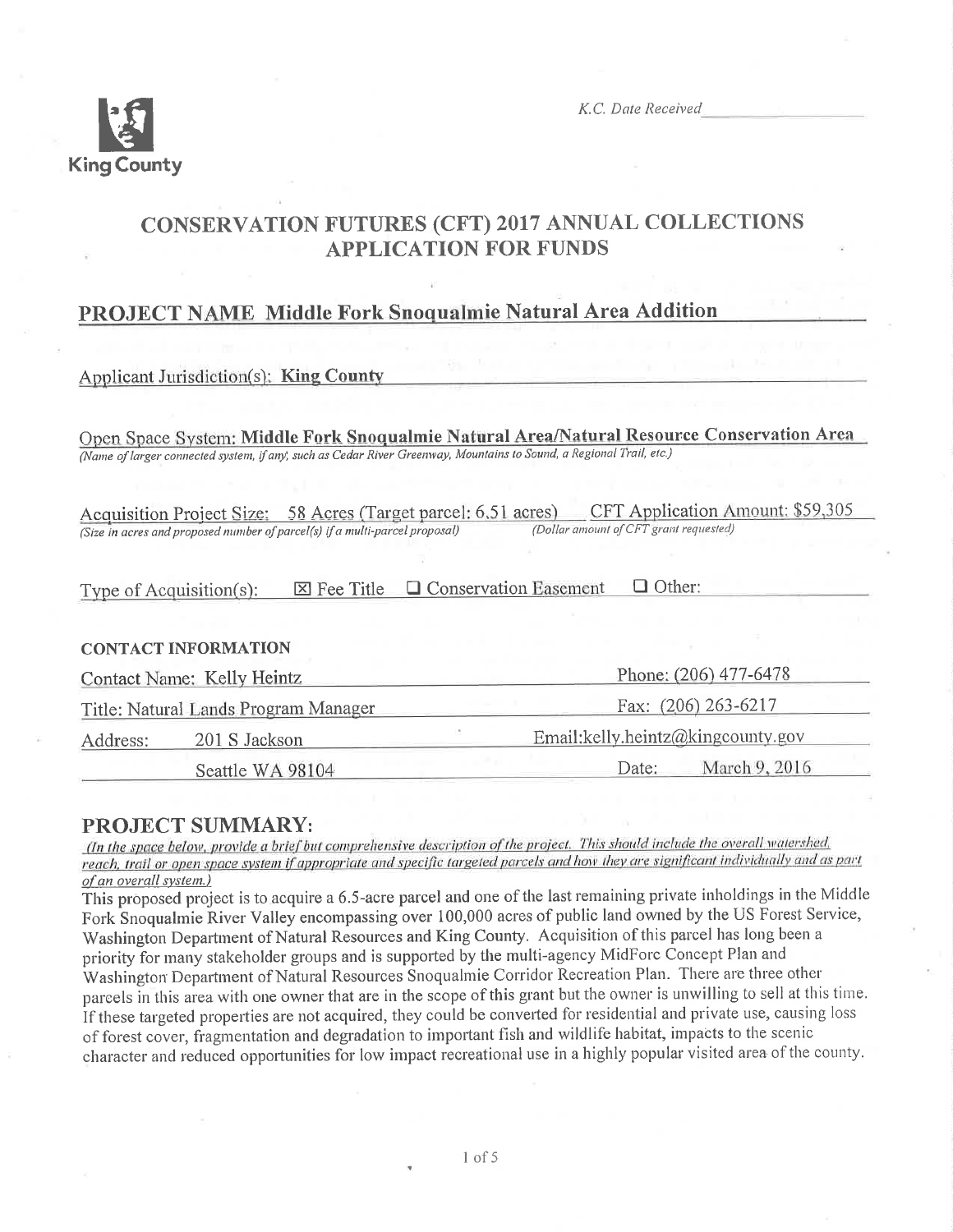#### 1. OPEN SPACE RESOURCES

Please review the attached evaluation criteria. For the proposed acquisition parcel(s), please mark those criteria that apply and thoroughly, yet succinctly, describe in the space below how the proposed acquisition satisfies each marked criteria. Please clearly describe how these criteria might be met at a landscape level, and how they apply to individual parcels. If restoration is part of the plan, please briefly describe the current condition and the hoped for restored condition that is the goal of the acquisition.

- 
- $\boxtimes$  A. Wildlife habitat or rare plant reserve  $\Box$  E. Historic/cultural resources  $\Box$  E. Urban passive-use natural is
- 
- 
- $\boxtimes$  B. Salmon habitat and aquatic resources  $\Box$  F. Urban passive-use natural area/greenbelt  $\boxtimes$  C. Scenic resources  $\boxtimes$  G. Park/open space or natural corridor additional
- 
- $\boxtimes$  C. Scenic resources<br>  $\boxtimes$  G. Park/open space or natural corridor addition<br>  $\boxtimes$  D. Community separator<br>  $\boxtimes$  H. Passive recreation opportunity/unmet needs
	- $\boxtimes$  H. Passive recreation opportunity/unmet needs

#### Wildlife habitat or rare plant reserve

The wildlife inhabiting this area is typical of west side mature second growth forest habitats and thus includes a variety of migratory and resident birds, mammals, amphibians and fish. Species known to use this area are: black bear, cougar, coyote, bobcat, mule deer, raccoon, mountain beaver, barred owls, pileated woodpecker, Pacific tree frog, Pacific giant salamander and red-legged frogs (which are Species of Local Impoftance as designated in KCCP Policy E-436). Resident elk also utilize lands within the project area. Members of the Upper Snoqualmie Valley Elk Management Group have expressed an interest in conserving additional elk habitat lands.

#### Salmon habitat and aquatic resources

The Middle Fork Snoqualmie River is a Class 1 Stream and a Shoreline of Statewide Significance. In addition, the Middle Fork Snoqualmie Natural Area is a Waterways 2000 Program site. That program was created to protect some of the County's threatened high-quality riparian habitat and aquatic biological systems by preventing loss of critical spawning and rearing habitat. Waterways also stressed the systems' role in preserving passive use recreation, scenic and cultural resources; conserving wildlife and enhancing existing protected resources.

Tributaries located with the target parcel area join the Middle Fork Snoqualmie River. Snoqualnrie Falls, located below the project area, acts as a natural barrier to anadromous salmonids, but above the falls, significant populations of resident cutthroat and rainbow trout occur in the river. Spawning and rearing habitat for these trout species occur in both the mainstem as well as perennial tributaries. Bull trout, a species listed as threatened, are also assumed to live above the falls. The target parcels contain year round spring fed streams which support a stable population of cutthroat, but undersized culverts block passage. Public ownership of the parcels would facilitate stream restoration and replacement of the culverts.

#### Scenic resources

The target parcel is within the Mountains to Sound Greenway (Greenway). Acquisition of this parcel will create larger scenic open space area, filling in gaps in vast public ownership, consistent with the Greenway's goal of protecting open space lands from Seattle to Central Washington in order to enhance scenic beauty, conserve wildlife habitat and provide for recreational opportunities. The Greenway has formally expressed support of this acquisition. In addition, views of the surrounding landscape (including nearby peaks) can be seen from this project.

#### Park/open space or natural corridor addition

These target parcels lie within a large and critical natural open space corridor, in the vicinity of King County's 660 acre Middle Fork Snoqualmie Natural Area and east of Washington State Department of Natural Resources' (WADNR) 11,000-acre Middle Fork Srroqualmie Natural Resource Conseryation Area (NRCA). The properties lie south of Snoquahnie Forest, east of the Snoqualmie River and norlhwest of the City of Snoqualnrie; they are located in rural King County within WRIA7 (Snohomish), Snoqualmie River Basin.

#### Passive recreation opportunity/unmet needs

Snoqualmie Valley is an extremely popular location for outdoor recreation, located within 35 miles from Seattle, accessible to over 1 million people. Acquiring this parcel would result in new and increased experiences for low impact trail users. Mailbox Peak Trailhead (access to a 6 mile trail), located on nearby stat- owned land is already well-used and after the road improvement project is completed, there will be a need for additional recreation opportunities. Letters of support sent to the County by stakeholders (Middle Fork Outdoor Recreation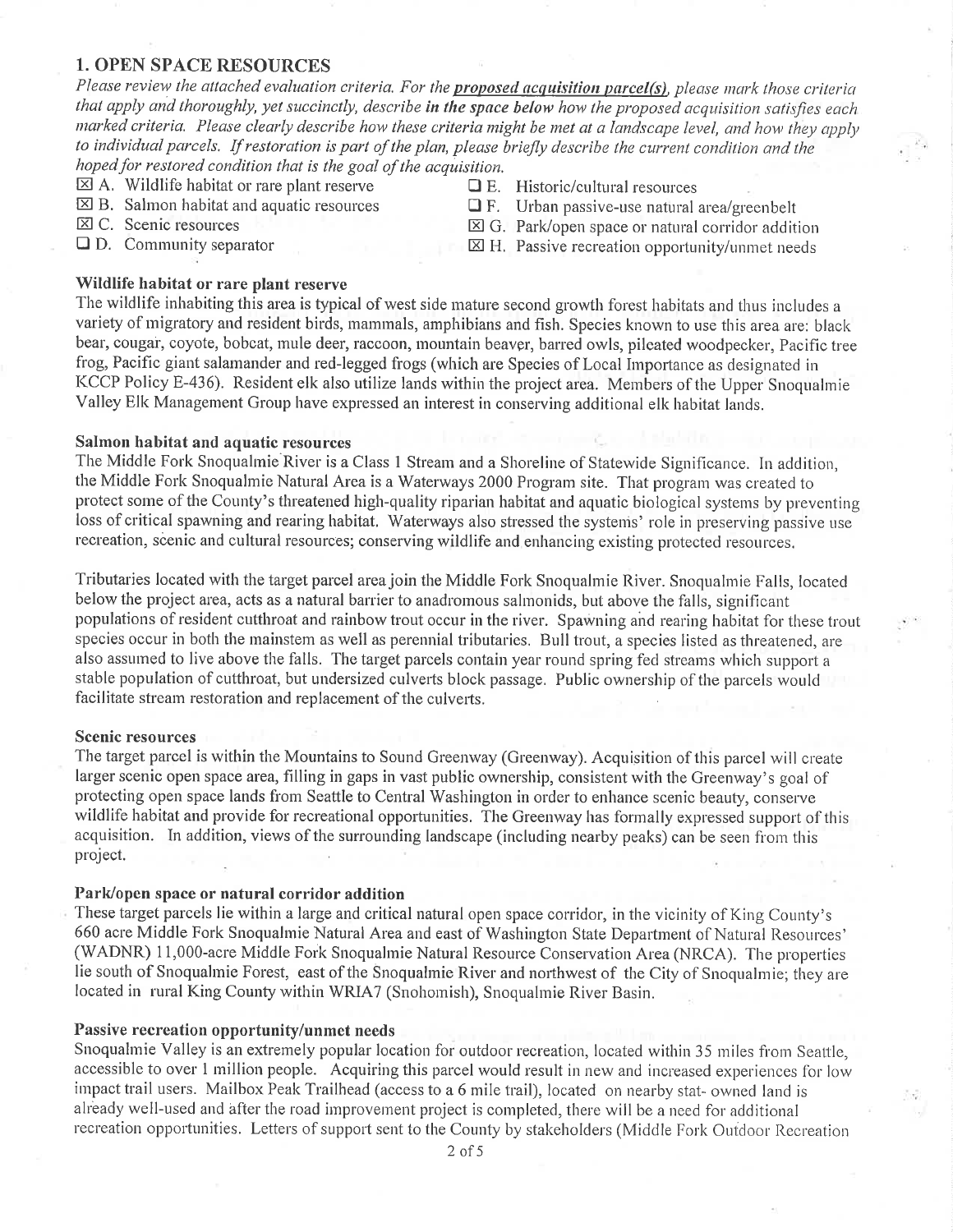Coalition (MidFORC), Mountains To Sound Greenway Trust, Alpine Lakes Protection Society, Mountaineers and Valley Camp Ministries) during the previous grant rounds indicate broad support for the project.

## 2. ADDITIONAL FACTORS

For the proposed acquisition parcel(s), please mark all criteria that apply and thoroughly, yet succinctly, describe in the space below how the proposed acquisition satisfies each marked criteria.

- $\Box$  A. Educational/interpretive opportunity
- $\boxtimes$  B. Threat of loss of open space resources
- $\boxtimes$  C. Ownership complexity/willing seller(s)/ownership interest proposed
- $\boxtimes$  D. Partnerships Describe any public or private partnerships that will enhance this project
- $\boxtimes$  E. Is the property identified in an adopted park, open space, comprehensive, or community plan?
- E F. Transferable Development Credits (TDC) participation

#### Threat of loss of open space resources

This proposed acquisition project is needed to fill a void in a significant matrix of protected county, state and federal lands. Although 98% of the 10,000 acre Middle Fork Snoqualmie Valley is publicly owned, there are several key threatened priority parcels remaining, these target parcels are among those. These parcels are adjacent to King County's Middle Fork Snoqualmie Natural Area and WADNR's Middle Fork Snoqualmie NRCA. If these targeted properties are not acquired, they could be developed further for residential use, causing loss of forest cover, fragmentation and degradation to wildlife habitat, impacts to the scenic character and reduced opportunities for passive recreational use of the property.

### Ownership complexity/willing seller(s)/ownership interest proposed

The landowner of target parcel is a willing seller.

#### Partnerships

King County and Washington Department of Natural Resources are working together on a larger strategy to that was outlined in the initial CFT grant application. Completion of the project acreage of this proposed conserve remaining priority threatened properties within the entire Middle Fork Snoqualmie Gateway Project area acquisition will involve a phased approach.

Both King County Parks and WADNR partners with various stakeholders to plan and maintain backcountry trails; such groups could also help with trail maintenance on these targeted parcels. In addition, a watershed-wide invasive weed effort has been occurring in the Middle Fork basin, carried out by a number of groups and public agencies (Mountains to Sound Greenway, King County, WADNR, the Native Plant Society and MidFORC). Hundreds of miles of roads, trails, and riverbanks have been surveyed and weed control has occurred on hundreds of acres, acquisition of these properties would ensure that effort could be continued in this key area.

Is the property identified in an adopted park, open space, comprehensive, or community plan? Both the 2012 King County Comprehensive Plan (KCCP), as amended, and the 2010 King County Open Space Plan contain policies that direct acquisition, planning, and stewardship of KC Parks. The acquisition of these parcels is consistent with these policies as follows

### The Open Space PIan policies direct Parks to:

- focus regional open space efforts on the natural watershed systems and regional systems such as the wildlife habitat network and Mountains to Sound Greenway
- conserve lands that accommodates backcountry trails/adds to a backcountry trail network
- $\bullet$  acquire lands that provide connectivity with existing county ownership and provide multiple benefits/functions
- assist with conservation of forest land and facilitate those lands as viable working resource lands

## The Parks, Recreation and Open Space Chapter (Ch.6) of the KCCP states:

Open space sites should be acquired when identified in the King County Park, Recreation, and Open Space Plan...to protect contiguous tracts of working resource lands or ecological resources. (Policy P-117)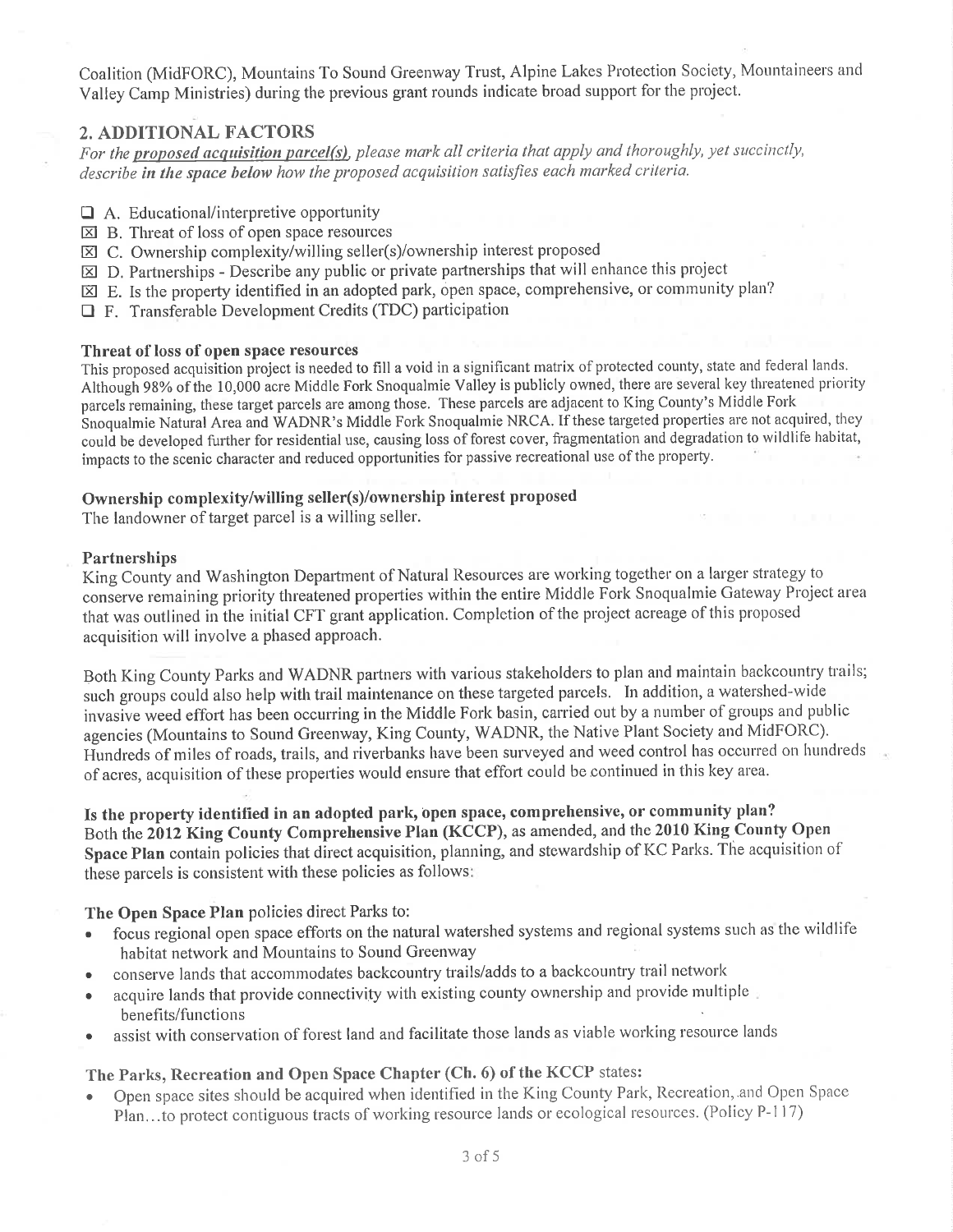- Forest land owned by King County shall provide large tracts of forested property... that protect areas from development or provide a buffer between commercial forestland and adjacent residential development. (Policy P-114).
- KC Parks should facilitate educational and interpretive programs that further the enjoyment, understanding and appreciation of the natural, cultural and recreational resources (Policy P-107)
- Important natural habitat and biological diversity should be protected, preserved and enhanced (P-109)

#### The Middle Fork Snoqualmie Natural Area Site Management Plan (1999) recommends:

acquiring properties that buffer the natural area, provide connection between natural area and other resource lands and preserve habitat corridors within the area.

### **3. STEWARDSHIP AND MAINTENANCE**

How will the property be stewarded and maintained? Does the property lend itself to volunteer stewardship opportunities? How will ongoing stewardship and maintenance efforts be funded?

The target properties are located next to an existing King County Natural Area managed and monitored by King County Parks. Proximity to existing park sites and facilities creates efficiencies in management. Site monitoring would be funded by the Parks Levy. Several user groups would likely be interested/willing to support and assist with site monitoring, and restoration, invasive control and trail projects through volunteer events. This is a high priority area for both Forterra and Mountains to Sound Greenway Trust so additional resources for planning, development and stewardship may likely be available through those organizations.

### **4. PROJECT BUDGET**

| 1) TOTAL CFT APPLICATION AMOUNT <sup>a</sup> | CFT: $$59,305$       |
|----------------------------------------------|----------------------|
| 2) TOTAL PEL APPLICATION AMOUNT <sup>b</sup> | <b>PEL: \$59,305</b> |

 $\alpha$ dllowable CFT acquisition costs (Ordinance 14714). The disbursement of funds shall be made only for capital project expenditures that include costs of acquiring real property, including interests in real property, and the following costs: the cost of related relocation of eligible occupants, cost of appraisal, cost of appraisal review, costs of title insurance, closing costs, pro rata real estate taxes, recording fees, compensating tax, hazardous waste substances reports, directly related staff costs and related legal and administrative costs, but shall not include the cost of preparing applications for conservation futures funds.<br><sup>b</sup>King County projects only, if applicable.

#### **Estimation of property value:**

Briefly note how land values have been estimated (i.e., appraisal, property tax assessment, asking price, letter of value or other means).

Land value was estimated using assessed value.

| <b>PROJECT COSTS</b>                                   | <b>ESTIMATED DOLLAR AMOUNT OR RANGE</b> |
|--------------------------------------------------------|-----------------------------------------|
| Total property interest value                          | \$93,610                                |
| Title and appraisal work                               | \$10,000                                |
| Closing, fees, taxes                                   | \$5,000                                 |
| Relocation                                             | \$0                                     |
| Hazardous waste reports                                | <sup>\$0</sup>                          |
| Directly related staff, administration and legal costs | \$10,000                                |
| <b>Total Project Costs (CFT and other funds)</b>       | \$118,610                               |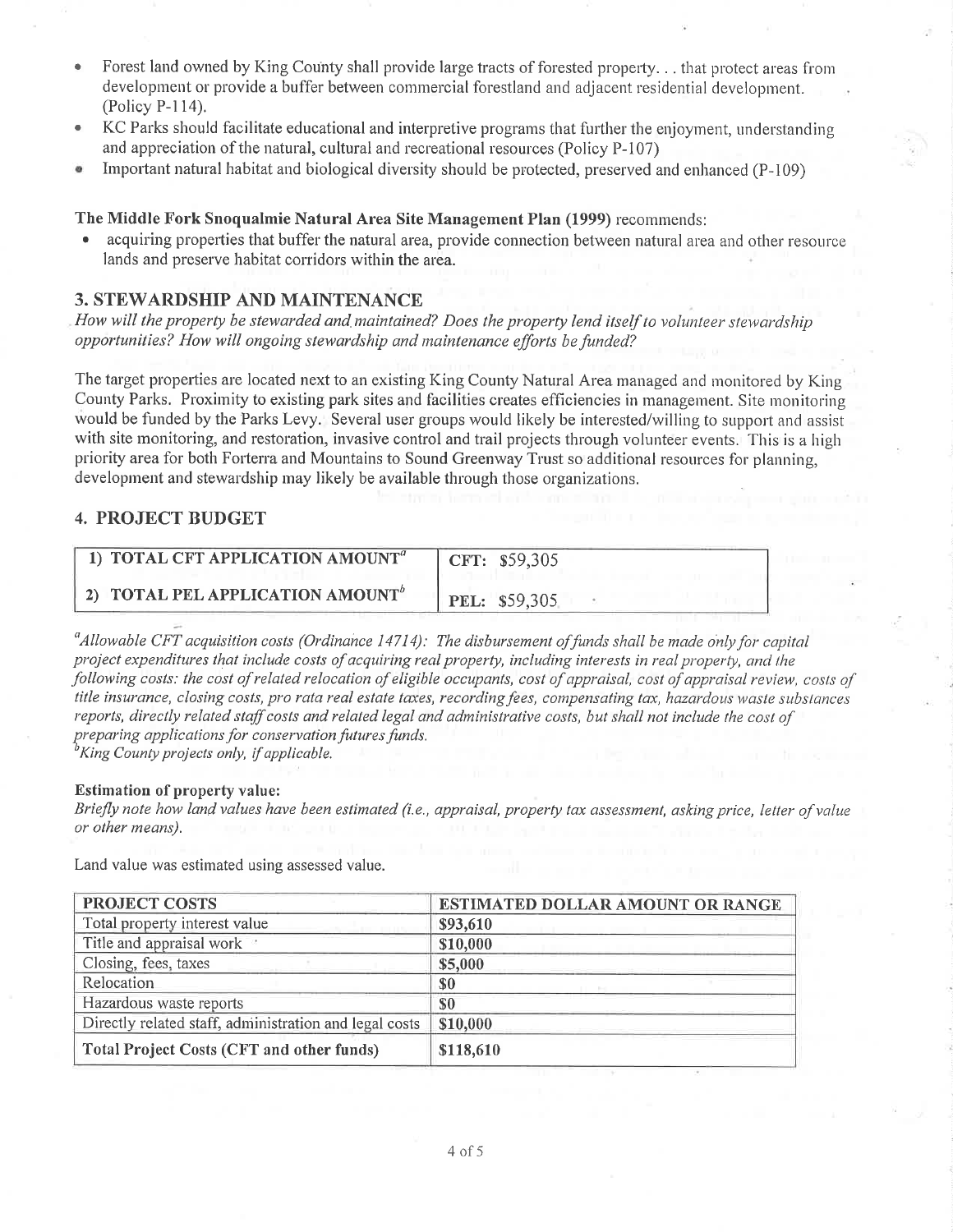| <b>MATCHING FUNDS: Existing Sources</b><br>(CFT can only provide a maximum of 50% of anticipated<br>project costs) | <b>DATE</b><br>(Expended or Committed) | <b>DOLLAR AMOUNT</b><br>(Expended or Committed) |
|--------------------------------------------------------------------------------------------------------------------|----------------------------------------|-------------------------------------------------|
| Parks Levy                                                                                                         |                                        | \$59,305                                        |
| <b>Total CFT Funds Previously Received</b><br><b>This Project</b>                                                  |                                        | \$0                                             |
| <b>Total Matching Funds and Past CFT Funds</b><br><b>Currently Identified</b>                                      |                                        | \$0                                             |
| <b>Unidentified Remaining Match Need</b>                                                                           |                                        | \$0                                             |

Unidentified remaining match need: What funds are anticipated and what is the time frame? Please briefly discuss how the unidentified remaining match need above will be met.

# 5. IN-KIND CONTRIBUTIONS FROM PARTNERSHIPS

| <b>Brief Activity Description</b> | <b>Dollar Value of</b><br>In-kind<br>Contribution | <b>Status</b><br>(Completed or Proposed) | <b>Activity Date Range</b><br>(Completion Date or Proposed<br>Completion Date) |
|-----------------------------------|---------------------------------------------------|------------------------------------------|--------------------------------------------------------------------------------|
|                                   |                                                   |                                          |                                                                                |
|                                   |                                                   |                                          |                                                                                |
|                                   |                                                   |                                          |                                                                                |
| <b>TOTAL</b>                      |                                                   |                                          | -                                                                              |

# 6. ATTACHED MAPS (*Two maps are now required: 1) site map and 2) general location map; you* may also include one additional map, aerial photo or site photo)

 $8\frac{1}{2} \times 11$ " maps are preferred, but 11 x 17" is acceptable if folded and hole-punched for insertion into a three-ring binder.

Site Map that shows the following:

- Each parcel proposed for acquisition in yellow or distinct shading and an indication of any parcel proposed for less than fee simple acquisition, such as a conservation easement,
- Location of any proposed development to the site such as parking, trails or other facilities;
- Location of any proposed site restoration;  $\bullet$
- Existing adjacent public (local, state or federal) parks or open spaces labeled and shown in dark green or distinct shading.

Location Map that shows the following:

- Other permanently protected open spaces (private, non-profit, institutional, etc.) shown in light green or distinct shading;
- Major water courses such as creeks, rivers, lakes or wetlands;
- Major roads, arterial roads or regional trails.  $\bullet$
- Map scale: This map should show approximately a ten-mile radius around the proposed acquisition(s).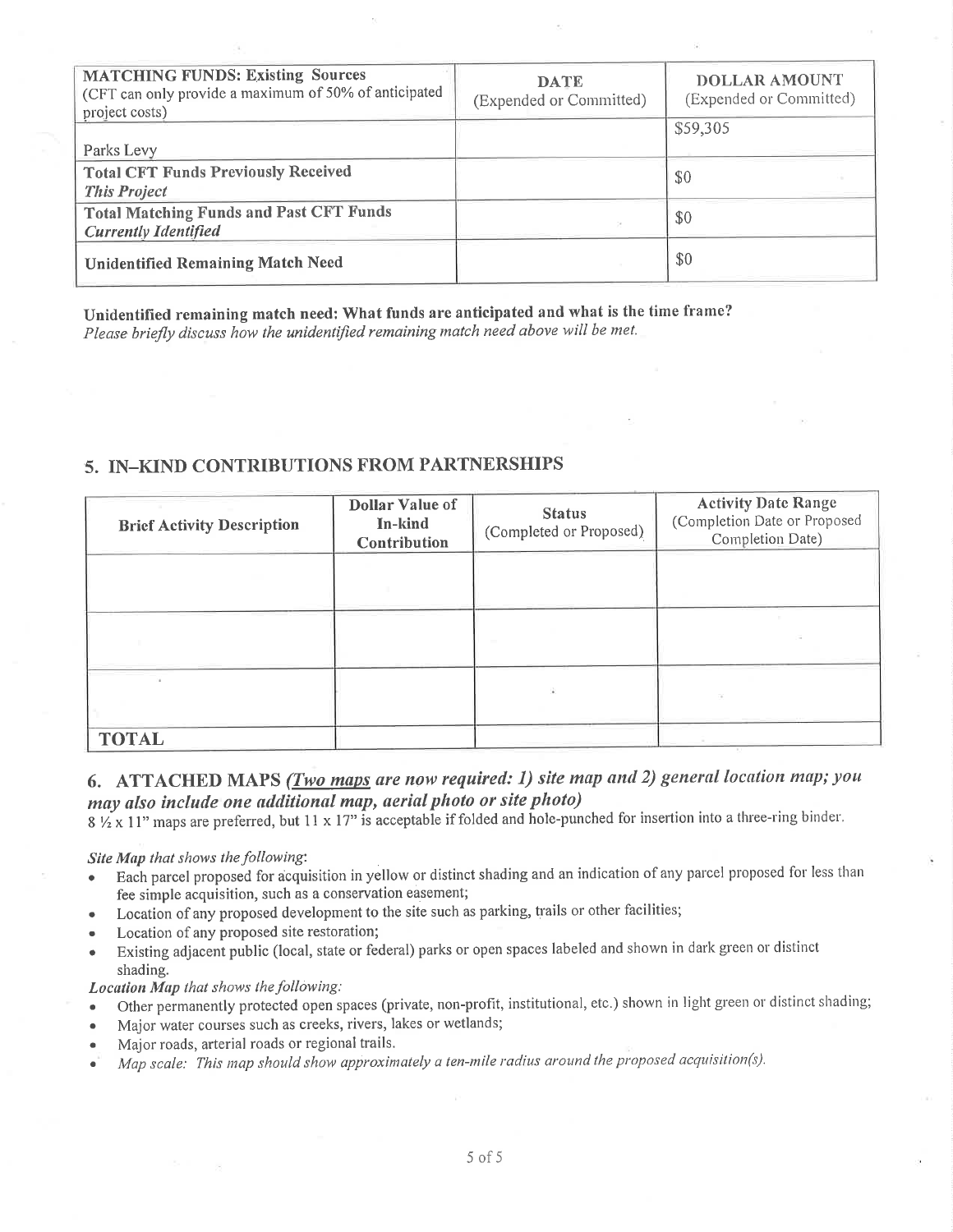